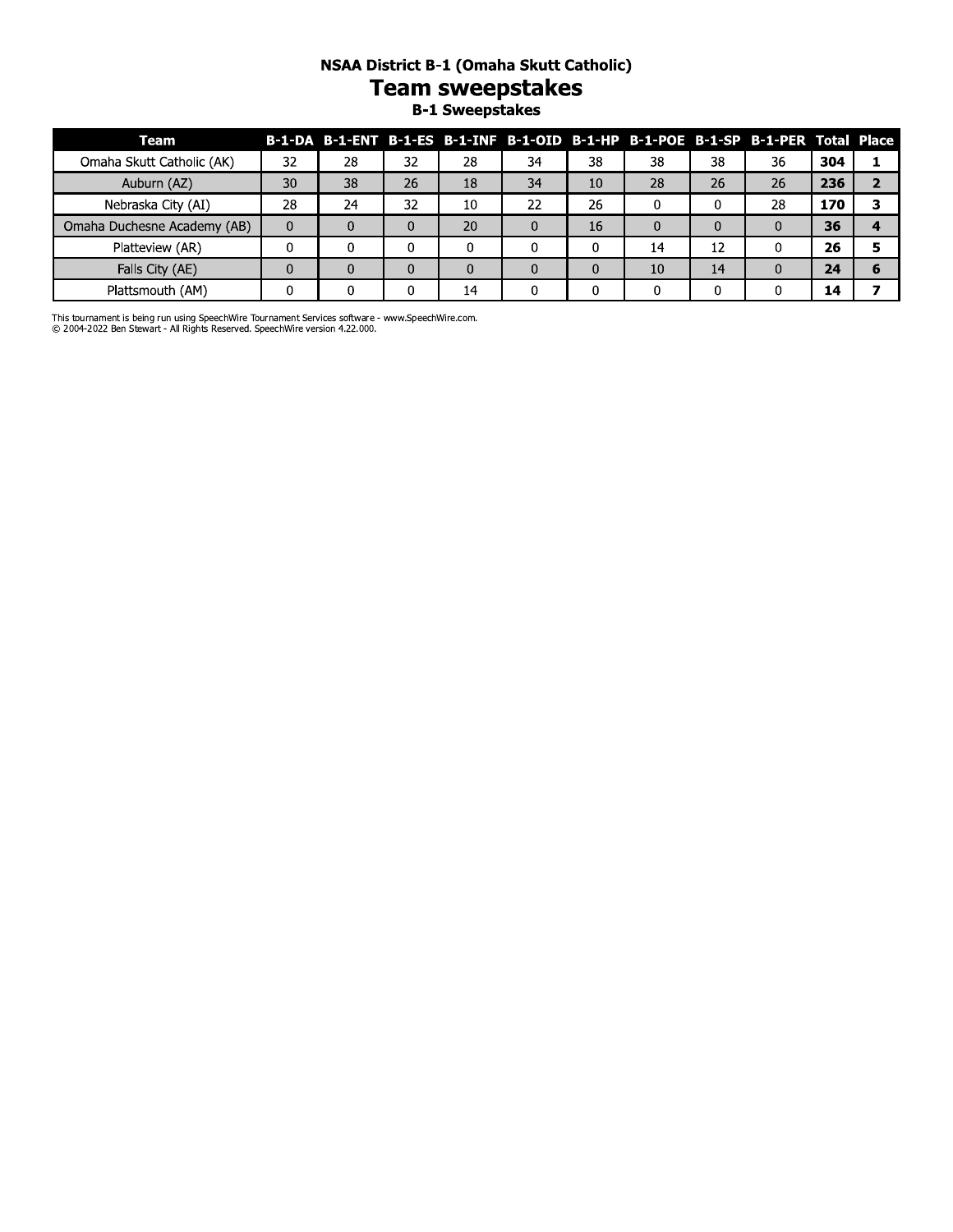### NSAA District B-1 (Omaha Skutt Catholic) **B-1 Duet Acting**

| Code            | Team                 | Competitor(s)                        |        | <b>Prelims</b> | Rank  | Spkr.  | Head to | <b>Recips</b> | <b>Prelim</b> |
|-----------------|----------------------|--------------------------------------|--------|----------------|-------|--------|---------|---------------|---------------|
|                 |                      |                                      |        |                | total | points | head    |               | result        |
| AA8             | Auburn               | Lily Becker and Haley Burbee         | 4(43)  | 2(48)          | 6     | 91     |         | 0.75          | 6             |
| AD7             | Nebraska City        | Elizabeth Poggemeyer and Madie Tietz | 2(47)  | 3(46)          |       | 93     |         | 0.83          |               |
| AI8             | Nebraska City        | Kelly Gonzalez and Dalton Cooper     | 3(45)  | (49)           | 4     | 94     |         | 1.33          |               |
| AK <sub>8</sub> | Omaha Skutt Catholic | Sophia Bathel and Alex Rice          | 1(49)  | (49)           |       | 98     |         | 2.00          |               |
| AQ <sub>2</sub> | <b>Falls City</b>    | Stiephan Fields and Kyle Daake       | 4(42)  |                | 4     | 42     |         | 0.25          |               |
| AX8             | Omaha Skutt Catholic | Christian Stremick and Nathan Kigerl | 2(46)  | 2(49)          |       | 95     |         | 1.00          |               |
| AZ8             | Auburn               | Chloe Weeks and Brandon Wright       | 1 (48) | 3(45)          |       | 93     |         | 1.33          |               |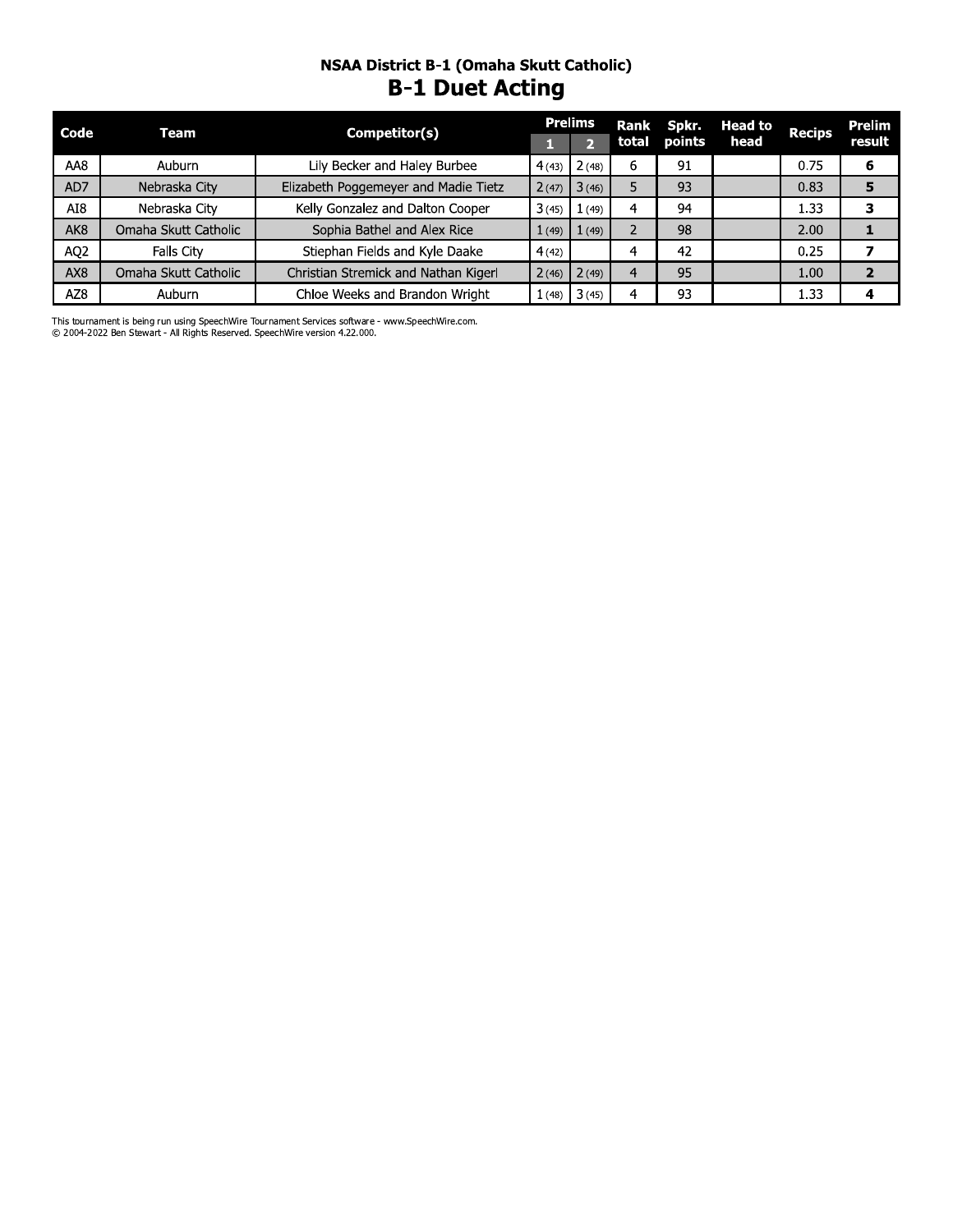# NSAA DISTrict B-1 (Omana Skutt Catholic) B-1 Entertainment Speaking

| Code | Team                                                                                                                                                                            | Competitor(s)    |       | <b>Prelims</b> | Rank           | Spkr.  | <b>Head to</b> | <b>Recips</b> | <b>Prelim</b> |
|------|---------------------------------------------------------------------------------------------------------------------------------------------------------------------------------|------------------|-------|----------------|----------------|--------|----------------|---------------|---------------|
|      |                                                                                                                                                                                 |                  | 1     | $\overline{2}$ | total          | points | head           |               | result        |
| AA1  | Auburn                                                                                                                                                                          | Chloe Weeks      | 1(45) | 1(50)          | 2              | 95     |                | 2.00          | $\mathbf{2}$  |
| AD1  | Nebraska City                                                                                                                                                                   | Marcus Bartman   | 3(46) | 3(47)          | 6              | 93     |                | 0.66          | 5             |
| AE1  | Falls City                                                                                                                                                                      | Danyelle Kuker   | 4(44) | 4(44)          | 8              | 88     |                | 0.50          | 7             |
| AI1  | Nebraska City                                                                                                                                                                   | Ethan Graves     | 2(44) | 2(48)          | $\overline{4}$ | 92     |                | 1.00          | 4             |
| AK1  | Omaha Skutt Catholic                                                                                                                                                            | Matthew Petersen | 1(48) | 1(50)          | 2              | 98     |                | 2.00          | 1             |
| AX1  | Omaha Skutt Catholic                                                                                                                                                            | Grace Latch      | 3(43) | 3(46)          | 6              | 89     |                | 0.66          | 6             |
| AZ1  | Auburn                                                                                                                                                                          | Ethan Steele     | 2(47) | 2(49)          | 4              | 96     |                | 1.00          | 3             |
|      | This tournament is being run using SpeechWire Tournament Services software - www.SpeechWire.com.<br>© 2004-2022 Ben Stewart - All Rights Reserved. SpeechWire version 4.22.000. |                  |       |                |                |        |                |               |               |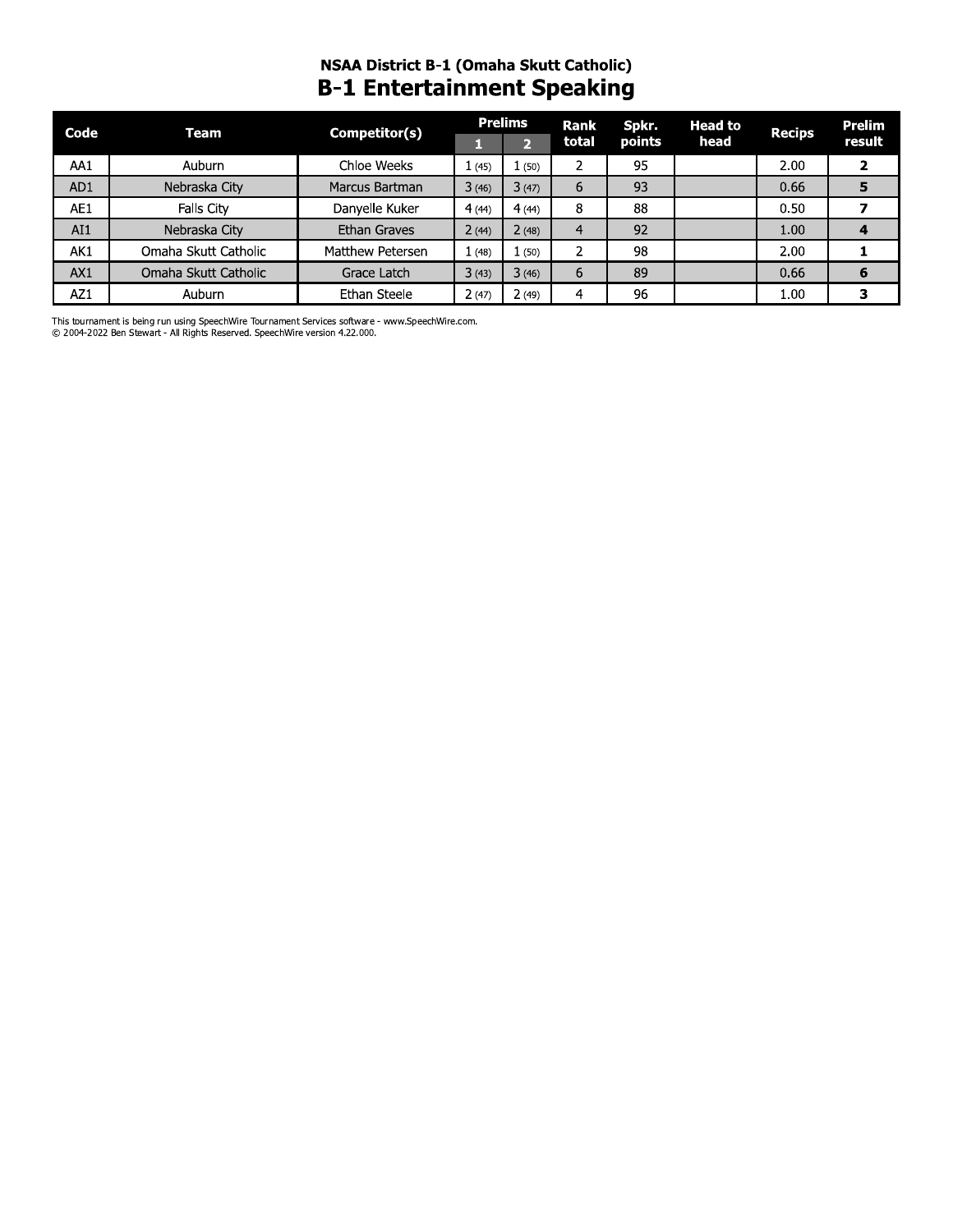## NSAA District B-1 (Omaha Skutt Catholic) **B-1 Extemporaneous Speaking**

| Code            | <b>Team</b>          | Competitor(s)    | <b>Prelim</b><br>result |
|-----------------|----------------------|------------------|-------------------------|
| AA <sub>2</sub> | Auburn               | Esten Hyde       |                         |
| AD <sub>2</sub> | Nebraska City        | Abbey Lippmann   |                         |
| AI <sub>2</sub> | Nebraska City        | Isabelle Bare    |                         |
| AK <sub>2</sub> | Omaha Skutt Catholic | Liv Castillo     |                         |
| AX2             | Omaha Skutt Catholic | Matthew Petersen |                         |
| AZ <sub>2</sub> | Auburn               | Abbie Zimmerman  |                         |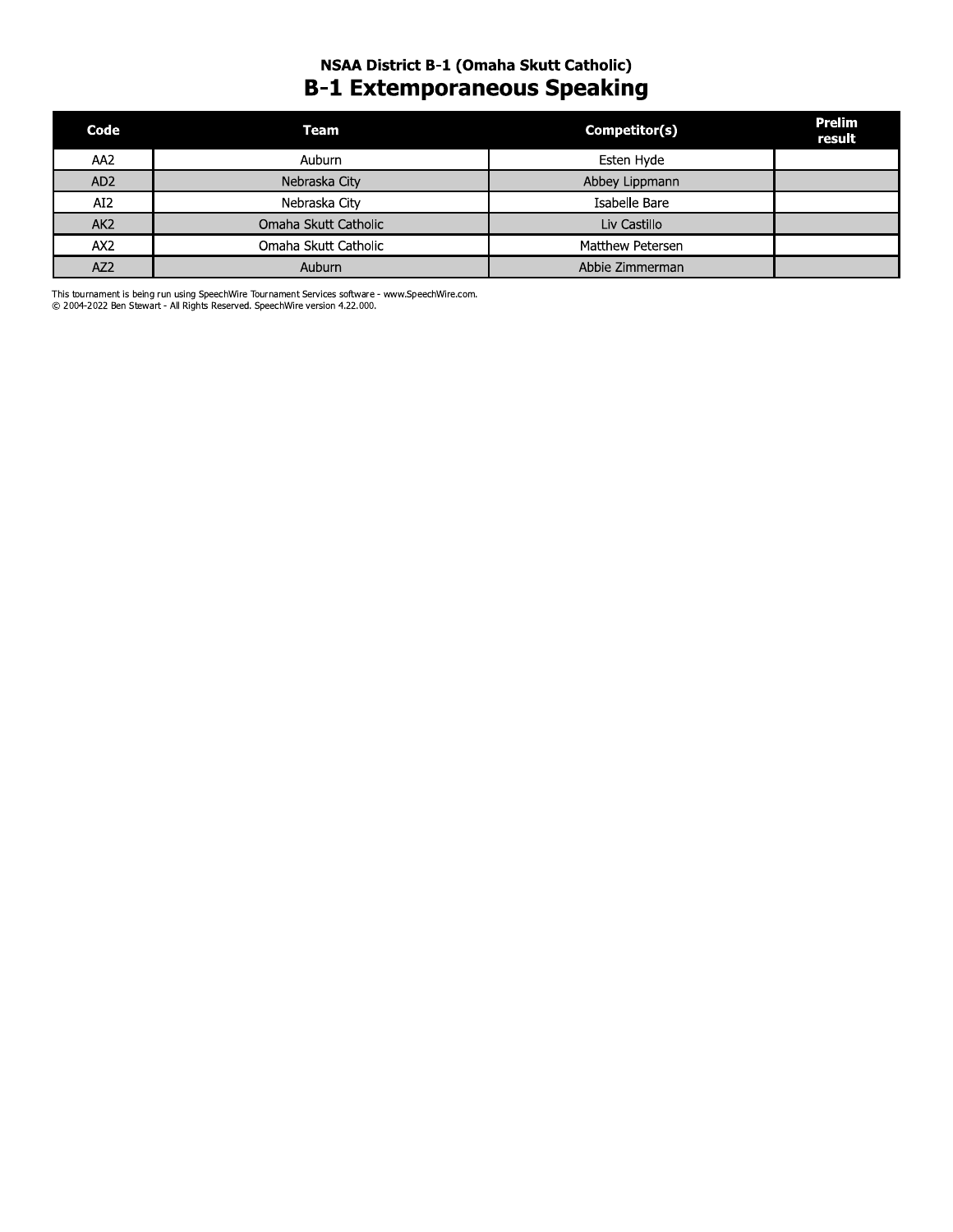# **NSAA District B-1 (Omaha Skutt Catholic)**<br>**B-1 Informative Speaking**

| Code | Team                   | Competitor(s)       |       | <b>Prelims</b> | Rank   | Spkr.  | <b>Head to</b> | <b>Recips</b> | Prelim |
|------|------------------------|---------------------|-------|----------------|--------|--------|----------------|---------------|--------|
|      |                        |                     |       | 2              | total  | points | head           |               | result |
| AA3  | Auburn                 | Gatlin Gerking      | 4(45) | 4(44)          | 8      | 89     |                | 0.50          | 8      |
| AB1  | Omaha Duchesne Academy | Natalie Swampillai  | 2(48) | 1(50)          | 3      | 98     |                | 1.50          | 2      |
| AD3  | Nebraska City          | Kiera Rakowski      | 4(45) | 4(46)          | 8      | 91     |                | 0.50          |        |
| AI3  | Nebraska City          | Caleb Poggemeyer    | 3(46) | 2(48)          | 5      | 94     |                | 0.83          |        |
| AK3  | Omaha Skutt Catholic   | Sam Schendt         | 1(48) | 1(49)          | ົ<br>∠ | 97     |                | 2.00          |        |
| AM1  | Plattsmouth            | Samantha McKnight   | 3(47) | 3(46)          | 6      | 93     |                | 0.66          | 6      |
| AX3  | Omaha Skutt Catholic   | <b>Blake Pflaum</b> | 2(48) | 3(45)          |        | 93     |                | 0.83          | 5      |
| AZ3  | Auburn                 | Kate Jones          | 1(49) | 2(48)          | 3      | 97     |                | 1.50          |        |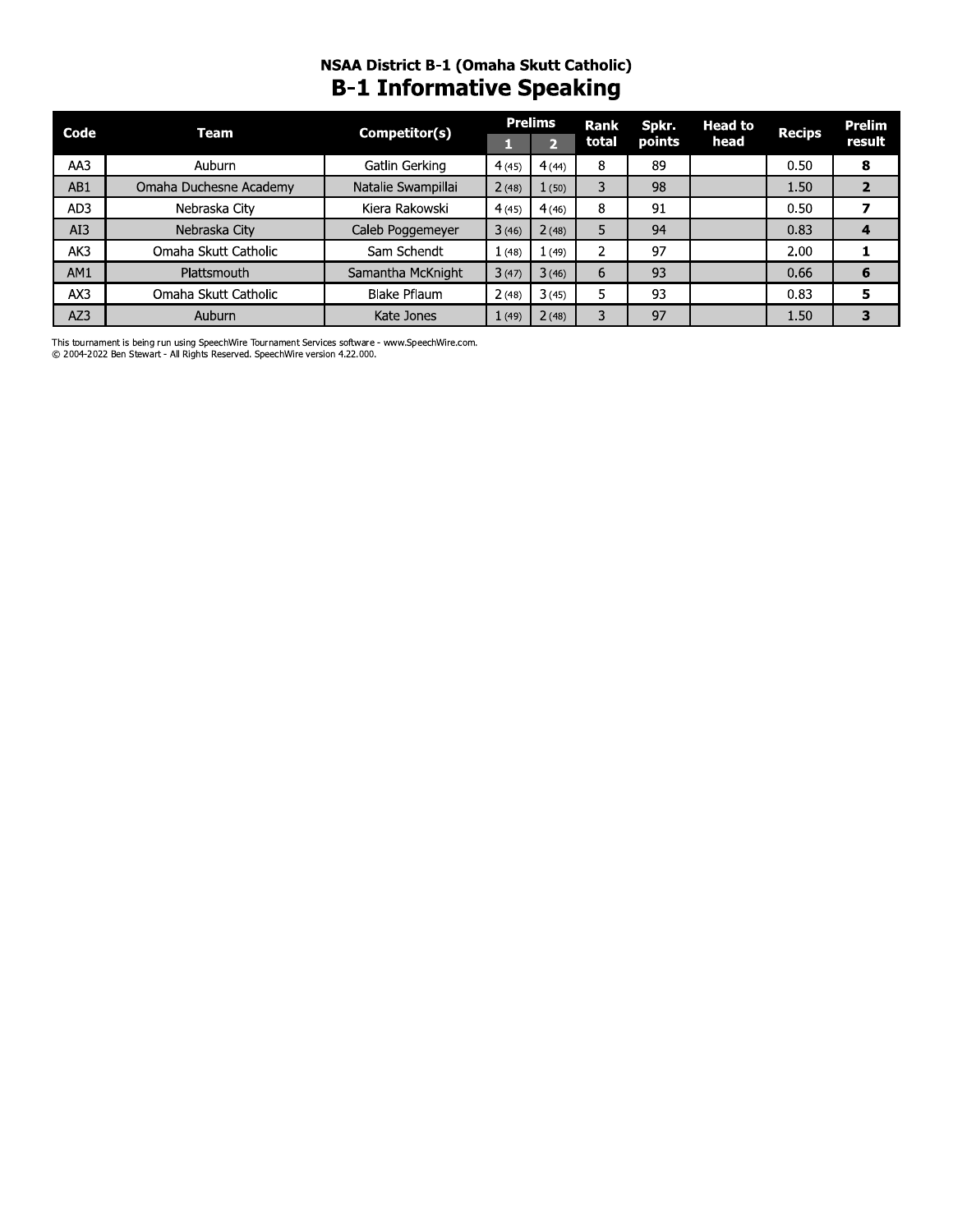## NSAA District B-1 (Omaha Skutt Catholic) **B-1 Oral Interpretation of Drama**

| Code            | Team                 | Competitor(s)                                                                       | <b>Prelim</b><br>result |
|-----------------|----------------------|-------------------------------------------------------------------------------------|-------------------------|
| AA9             | <b>Auburn</b>        | Olivia Block, Megan Dedic, Gatlin Gerking, Jemma Crosier and Cuyler Aue             |                         |
| AD <sub>8</sub> | Nebraska City        | Breyden Durand, Ethan Graves, Dallas Mueller-Pry, Marcus Bartman and Blayne Rumery  |                         |
| AE6             | Falls City           | Angel Romesser, Gunner Lippold, Sophia Nelson, Caleb Zimmerman and                  |                         |
| AI9             | Nebraska City        | Gabriel Collins, Kelly Gonzalez, Dalton Cooper, Caleb Poggemeyer and Kiera Rakowski |                         |
| AK9             | Omaha Skutt Catholic | Dylan Toth, Sam Schendt, Aiden Trumm, Blake Pflaum and Noah Boyd                    |                         |
| AX9             | Omaha Skutt Catholic | Ryan Wolfe, Anna Wagner, Alyssa Barsoom, Madelyn Wiswell and Alex Rice              |                         |
| AZ9             | Auburn               | Taryn Cowley, Paige Aue, Ethan Steele, Brandon Wright and Lucy Hayes                |                         |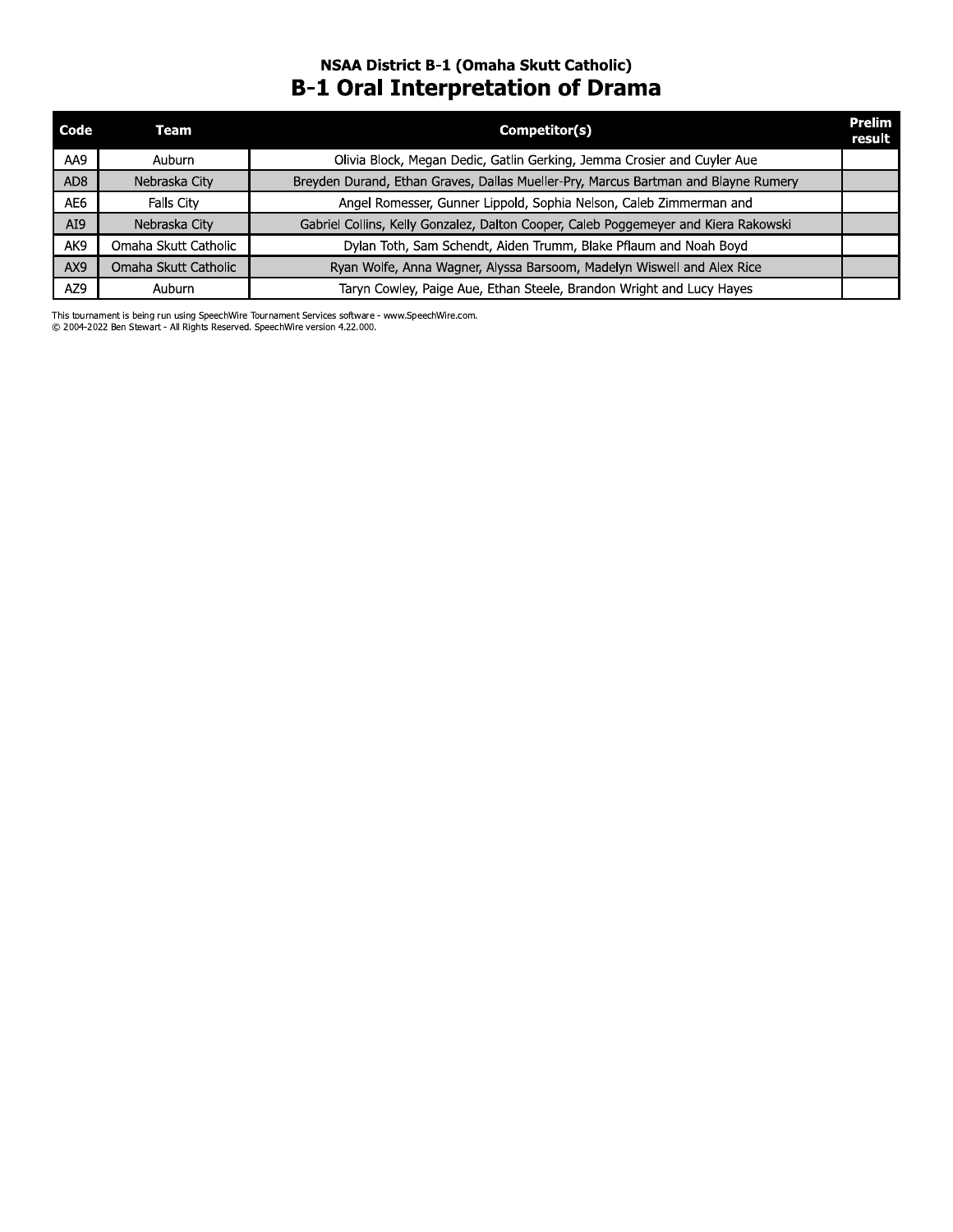### NSAA DISTrict B-1 (Omana Skutt Catholic) **B-1 Oral Interpretation of Humorous Prose**

| Code            | <b>Team</b>                                                                                                                                                                     | Competitor(s)      |       | <b>Prelims</b> | Rank  | Spkr.  | <b>Head to</b> | <b>Recips</b> | <b>Prelim</b>           |
|-----------------|---------------------------------------------------------------------------------------------------------------------------------------------------------------------------------|--------------------|-------|----------------|-------|--------|----------------|---------------|-------------------------|
|                 |                                                                                                                                                                                 |                    | П     | $\overline{2}$ | total | points | head           |               | result                  |
| AA4             | <b>Auburn</b>                                                                                                                                                                   | Lily Becker        | 1(48) | 3(47)          | 4     | 95     |                | 1.33          | 3                       |
| AB <sub>2</sub> | Omaha Duchesne Academy                                                                                                                                                          | Natalie Swampillai | 3(46) | 2(48)          | 5     | 94     |                | 0.83          | 5                       |
| AD4             | Nebraska City                                                                                                                                                                   | Jaden Leasure      | 4(45) | 2(48)          | 6     | 93     |                | 0.75          | 6                       |
| AI4             | Nebraska City                                                                                                                                                                   | Isabelle Bare      | 2(48) | 3(47)          | 5     | 95     |                | 0.83          | 4                       |
| AK4             | Omaha Skutt Catholic                                                                                                                                                            | Madelyn Wiswell    | 1(49) | 1(50)          | 2     | 99     |                | 2.00          | 1                       |
| AX4             | Omaha Skutt Catholic                                                                                                                                                            | Anna Wagner        | 2(50) | 1(49)          | 3     | 99     |                | 1.50          | $\overline{2}$          |
| AZ4             | Auburn                                                                                                                                                                          | Lucy Hayes         | 3(47) | 4(45)          | 7     | 92     |                | 0.58          | $\overline{\mathbf{z}}$ |
|                 | This tournament is being run using SpeechWire Tournament Services software - www.SpeechWire.com.<br>© 2004-2022 Ben Stewart - All Rights Reserved. SpeechWire version 4.22.000. |                    |       |                |       |        |                |               |                         |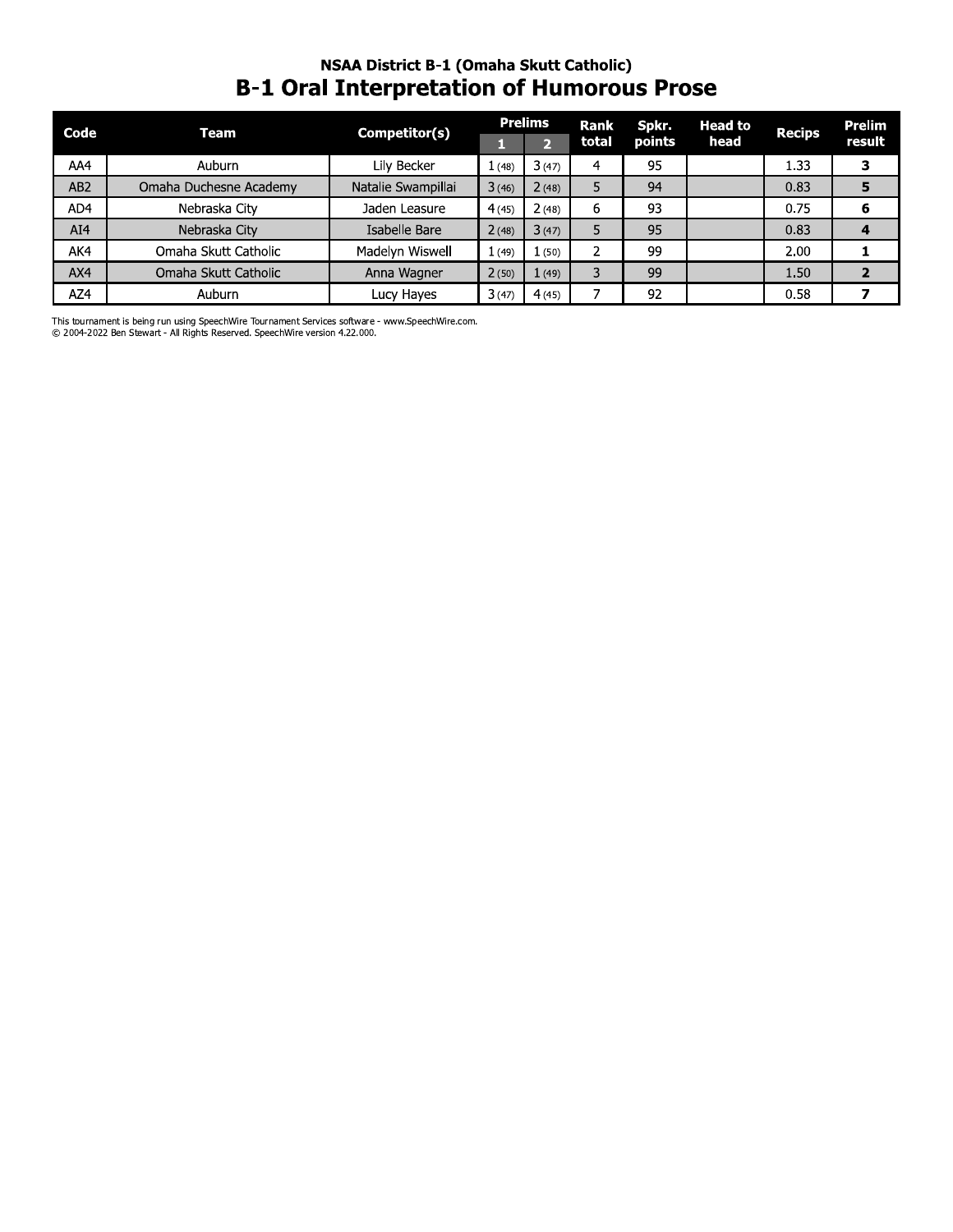## NSAA District B-1 (Omaha Skutt Catholic) **B-1 Oral Interpretation of Poetry**

| Code            | Competitor(s)<br>Team |                   |       | <b>Prelims</b> | <b>Rank</b> | Spkr.  | <b>Head to</b> | <b>Recips</b> | Prelim |
|-----------------|-----------------------|-------------------|-------|----------------|-------------|--------|----------------|---------------|--------|
|                 |                       |                   |       | $\overline{2}$ | total       | points | head           |               | result |
| AA5             | <b>Auburn</b>         | Olivia Block      | 3(47) | 2(47)          | 5.          | 94     |                | 0.83          | 5      |
| AD5             | Nebraska City         | Aubrie Wixom      | 4(45) | 4(45)          | 8           | 90     |                | 0.50          | 8      |
| AE3             | Falls City            | Grace Morris      | 3(47) | 3(45)          | 6           | 92     |                | 0.66          | 6      |
| AI5             | Nebraska City         | Ace Reed          | 4(45) | 4(46)          | 8           | 91     |                | 0.50          |        |
| AK5             | Omaha Skutt Catholic  | Alexandra Zaleski | 1(50) | 1(49)          |             | 99     |                | 2.00          |        |
| AM <sub>2</sub> | Plattsmouth           | Andrew Hipsher    | 5(44) | 5(45)          | 10          | 89     |                | 0.40          | 9      |
| AR1             | Platteview            | Kaitlin Musch     | 1(50) | 1(49)          | 2           | 99     |                | 2.00          |        |
| AX5             | Omaha Skutt Catholic  | Max Veasman       | 2(49) | 3(47)          | 5           | 96     |                | 0.83          | 4      |
| AZ5             | <b>Auburn</b>         | Paige Aue         | 2(49) | 2(48)          | 4           | 97     |                | 1.00          | 3      |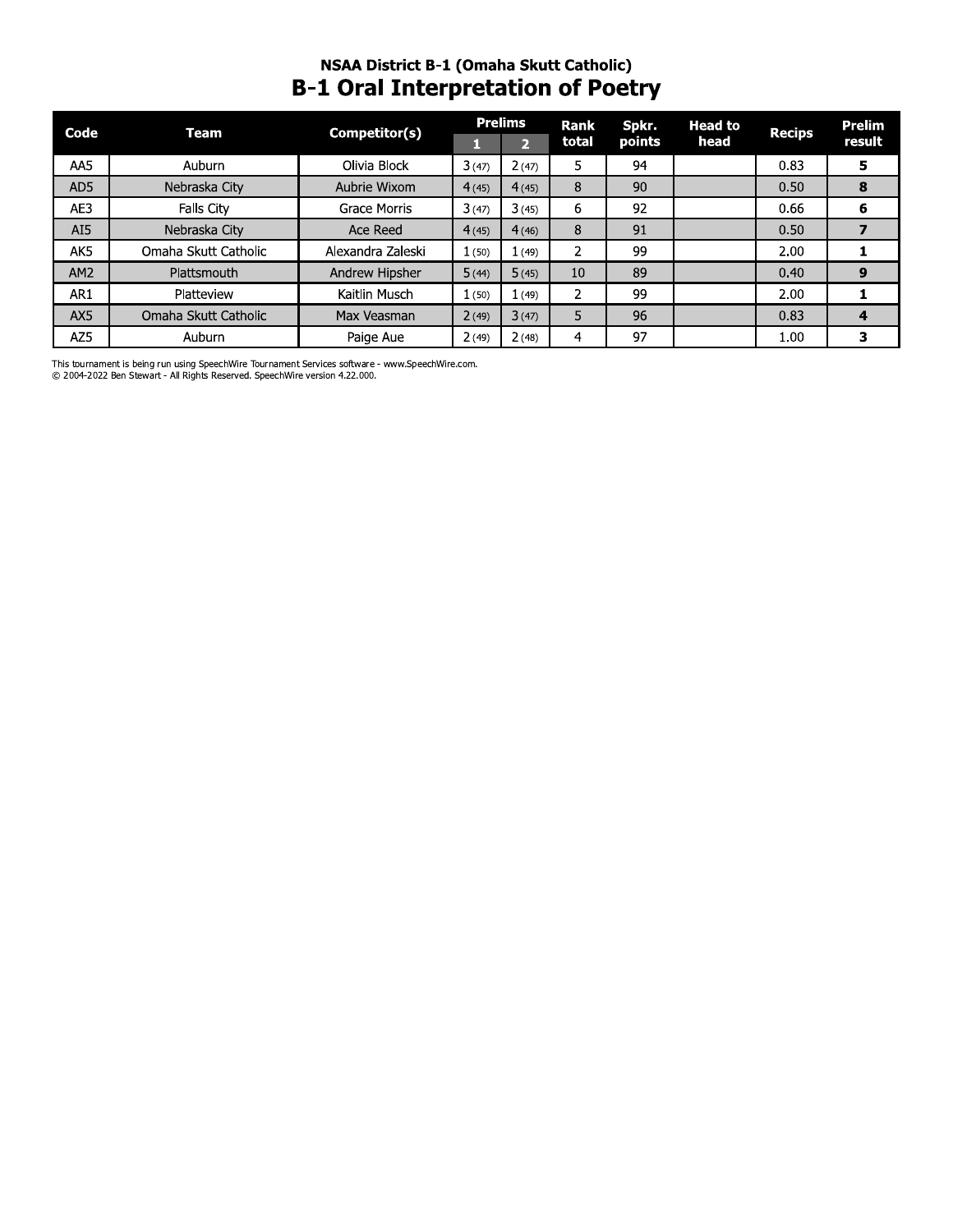# **NSAA District B-1 (Omaha Skutt Catholic) B-1 Oral Interpretation of Serious Prose**

| Code            | Team                 | Competitor(s)          |       | <b>Prelims</b> | <b>Rank</b> | Spkr.  | <b>Head to</b> | <b>Recips</b> | Prelim |
|-----------------|----------------------|------------------------|-------|----------------|-------------|--------|----------------|---------------|--------|
|                 |                      |                        |       | $\mathbf{p}$   | total       | points | head           |               | result |
| AA6             | Auburn               | Taryn Cowley           | 3(46) | 2(45)          | 5           | 91     |                | 0.83          | 5      |
| AE4             | Falls City           | Danyelle Kuker         | 4(45) | 4(43)          | 8           | 88     |                | 0.50          | 8      |
| AI6             | Nebraska City        | Jaden Leasure          | 4(46) | 3(45)          |             | 91     |                | 0.58          |        |
| AK <sub>6</sub> | Omaha Skutt Catholic | Alexandra Zaleski      | 1(50) | 1(49)          | 2           | 99     |                | 2.00          |        |
| AQ1             | Falls City           | Gunner Lippold         | 3(47) | 4(44)          |             | 91     | W              | 0.58          | 6      |
| AR <sub>2</sub> | Platteview           | <b>Atticus Heneger</b> | 2(48) | (49)           | 3           | 97     |                | 1.50          |        |
| AX6             | Omaha Skutt Catholic | Alyssa Barsoom         | 1(50) | 3(45)          | 4           | 95     |                | 1.33          | 4      |
| AZ6             | <b>Auburn</b>        | Megan Dedic            | 2(48) | 2(47)          | 4           | 95     | W              | 1.00          | 3      |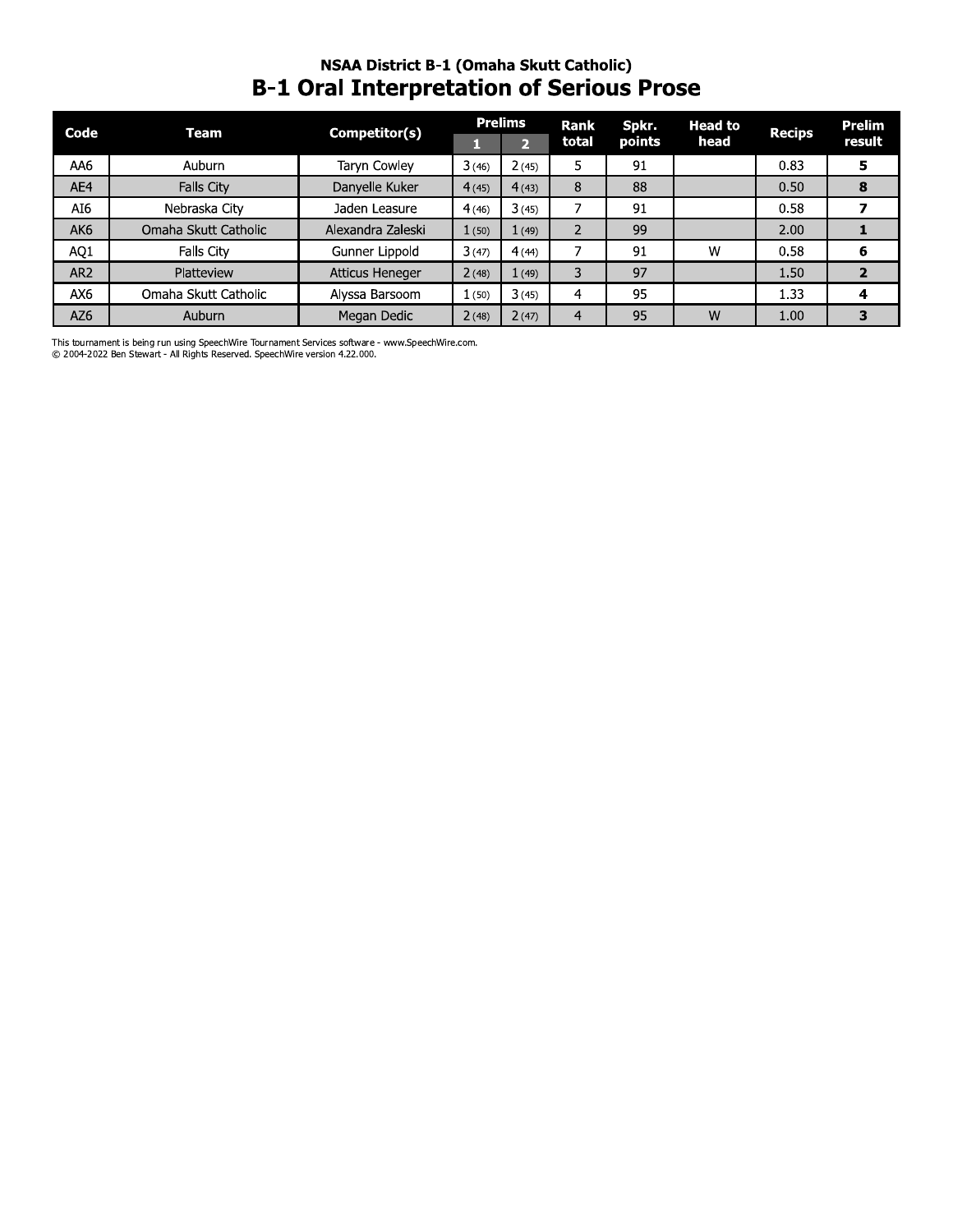## NSAA District B-1 (Omaha Skutt Catholic) **B-1 Persuasive Speaking**

| Code            | Team                 | Competitor(s)     | <b>Prelim</b><br>result |
|-----------------|----------------------|-------------------|-------------------------|
| AA7             | Auburn               | Kate Jones        |                         |
| AD <sub>6</sub> | Nebraska City        | Madelyn Holmes    |                         |
| AI7             | Nebraska City        | Valerie Bennie    |                         |
| AK7             | Omaha Skutt Catholic | Lucy Bloomingdale |                         |
| AX7             | Omaha Skutt Catholic | Mia Dougherty     |                         |
| AZ7             | Auburn               | Abbie Zimmerman   |                         |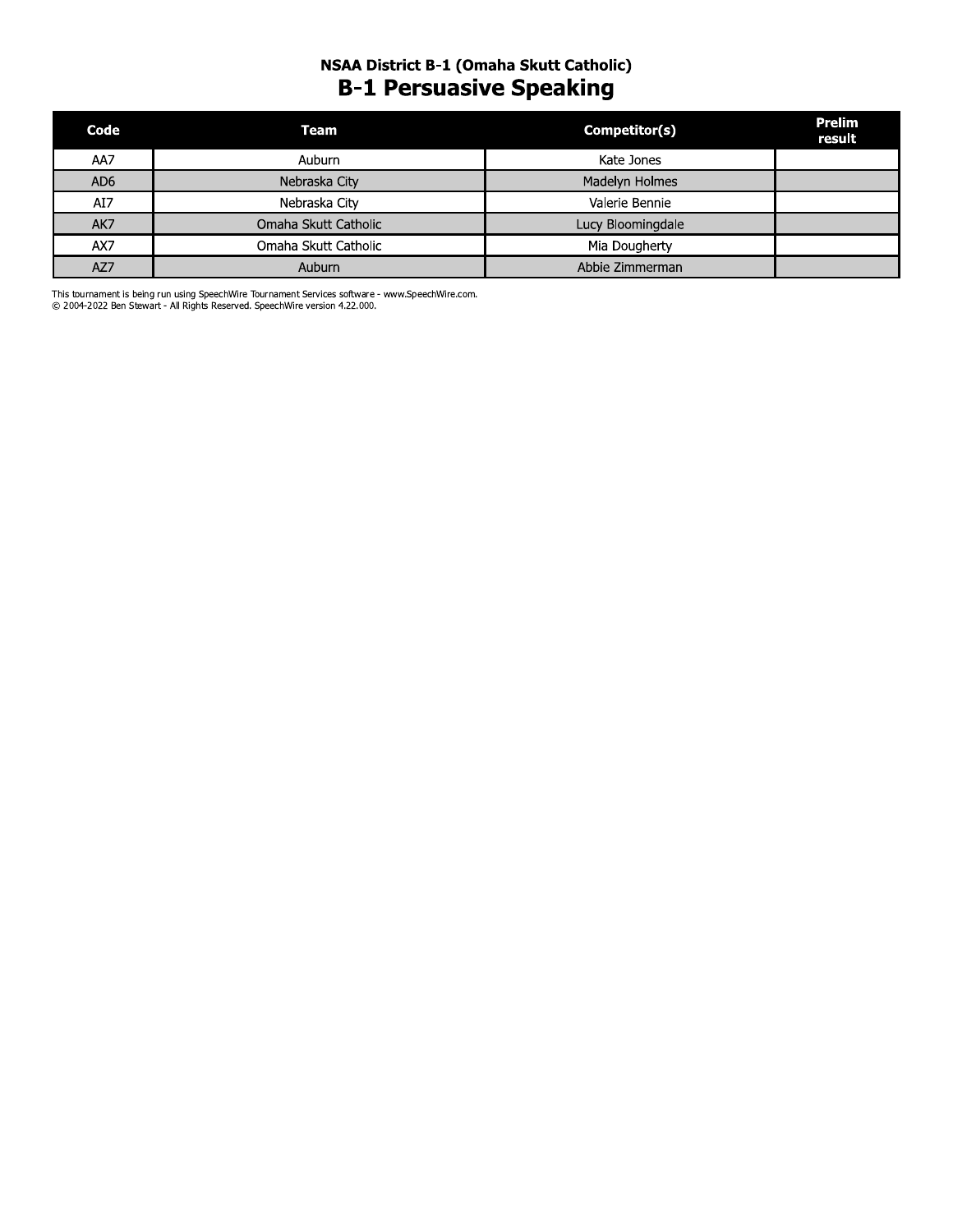#### NSAA District B-1 (Omaha Skutt Catholic) **B-1 Duet Acting Elimination round results**

#### **Final round**

| <b>Code</b>     | <b>Name</b>                             | Team                    | JUDGE10 JUDGE3 |       | total | Rank Recips |     |                | <b>Spkr. Prelim Prelim</b><br>points Ranks Points | Head<br>to<br><b>head</b> | <b>Playoff Place</b> |   |
|-----------------|-----------------------------------------|-------------------------|----------------|-------|-------|-------------|-----|----------------|---------------------------------------------------|---------------------------|----------------------|---|
| AZ <sub>8</sub> | Chloe Weeks and Brandon<br>Wright       | Auburn                  | 3(50)          | 1(50) | 4     | 1.33        | 100 | 4              | 93                                                |                           |                      |   |
| AK <sub>8</sub> | Sophia Bathel and Alex Rice             | Omaha Skutt<br>Catholic | 1(50)          | 3(48) | 4     | 1.33        | 98  | $\overline{2}$ | 98                                                |                           |                      |   |
| AI8             | Kelly Gonzalez and Dalton<br>Cooper     | Nebraska City           | 2(50)          | 2(49) | 4     | 1.00        | 99  | 4              | 94                                                |                           |                      | з |
| AX <sub>8</sub> | Christian Stremick and Nathan<br>Kigerl | Omaha Skutt<br>Catholic | 5(47)          | 4(46) | 9     | 0.45        | 93  | 4              | 95                                                |                           |                      | 4 |
| AD7             | Elizabeth Poggemeyer and Madie<br>Tietz | Nebraska City           | 4(48)          | 5(45) | 9     | 0.45        | 93  | 5              | 93                                                |                           |                      | 5 |
| AA8             | Lily Becker and Haley Burbee            | Auburn                  | 6(46)          | 6(45) | 12    | 0.34        | 91  | 6              | 91                                                |                           |                      | 6 |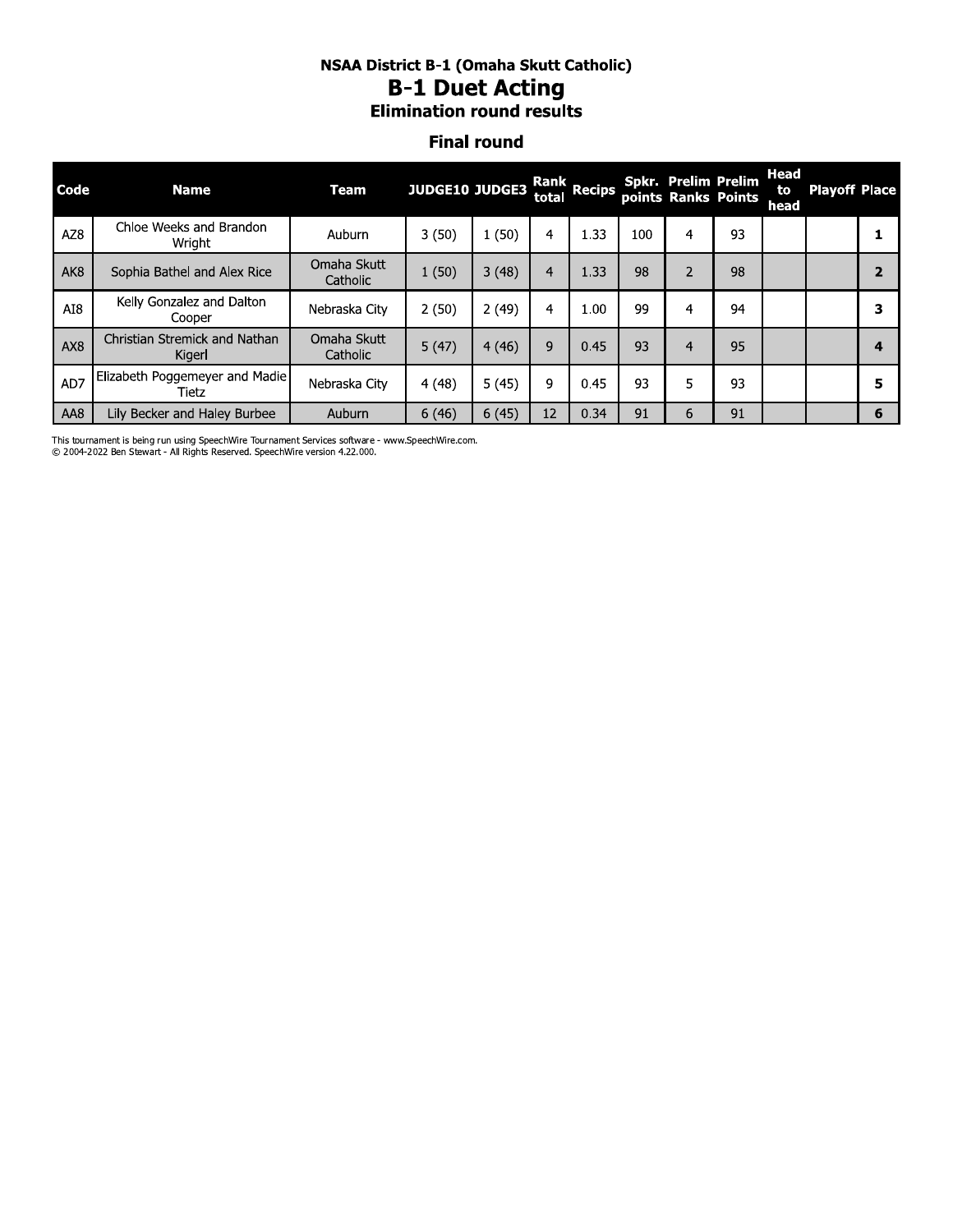#### NSAA DISTrict B-1 (Omana Skutt Catholic) B-1 Entertainment Speaking **Elimination round results**

#### **Final round**

|      | <b>NSAA District B-1 (Omaha Skutt Catholic)</b><br><b>B-1 Entertainment Speaking</b><br><b>Elimination round results</b> |                                       |       |                      |       |                    |    |   |    |                                                                       |  |                |
|------|--------------------------------------------------------------------------------------------------------------------------|---------------------------------------|-------|----------------------|-------|--------------------|----|---|----|-----------------------------------------------------------------------|--|----------------|
|      | <b>Final round</b>                                                                                                       |                                       |       |                      |       |                    |    |   |    |                                                                       |  |                |
| Code | <b>Name</b>                                                                                                              | <b>Team</b>                           |       | <b>JUDGE7 JUDGE2</b> | total | <b>Rank Recips</b> |    |   |    | Spkr. Prelim Prelim Head to Playoff Place<br>points Ranks Points head |  |                |
| AA1  | Chloe Weeks                                                                                                              | Auburn                                | 1(50) | 2(48)                | 3     | 1.50               | 98 |   | 95 |                                                                       |  | 1              |
| AZ1  | Ethan Steele                                                                                                             | Auburn                                | 2(49) | 1(49)                | 3.    | 1.50               | 98 | 4 | 96 |                                                                       |  | $\overline{2}$ |
| AK1  |                                                                                                                          | Matthew Petersen Omaha Skutt Catholic | 4(48) | 3(47)                | 7     | 0.58               | 95 | 2 | 98 |                                                                       |  | 3              |
| AI1  | Ethan Graves                                                                                                             | Nebraska City                         | 3(48) | 5(46)                | 8     | 0.53               | 94 | 4 | 92 |                                                                       |  | 4              |
| AX1  | Grace Latch                                                                                                              | Omaha Skutt Catholic                  | 5(47) | 4(47)                | 9     | 0.45               | 94 | 6 | 89 |                                                                       |  | 5              |
| AD1  | Marcus Bartman                                                                                                           | Nebraska City                         | 6(46) | 6(45)                | 12    | 0.34               | 91 | 6 | 93 |                                                                       |  | 6              |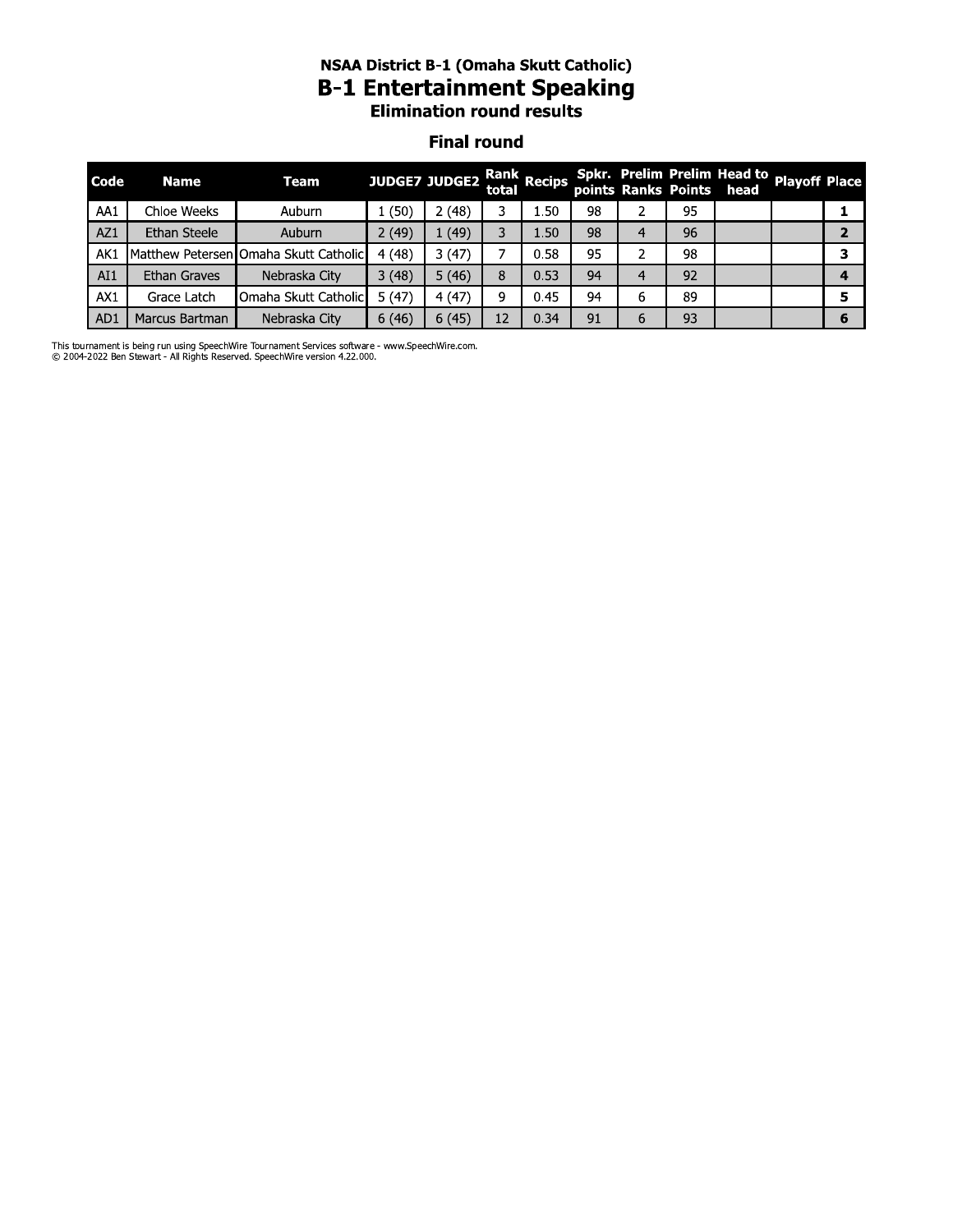### NSAA DISTrict B-1 (Omana Skutt Catholic) B-1 Extemporaneous Speaking **Elimination round results**

#### **Final round**

|                    |                 |                                       |               |       |       | <b>NSAA District B-1 (Omaha Skutt Catholic)</b><br><b>B-1 Extemporaneous Speaking</b><br><b>Elimination round results</b> |    |  |  |                                                                       |  |                |  |  |  |  |  |  |  |  |
|--------------------|-----------------|---------------------------------------|---------------|-------|-------|---------------------------------------------------------------------------------------------------------------------------|----|--|--|-----------------------------------------------------------------------|--|----------------|--|--|--|--|--|--|--|--|
| <b>Final round</b> |                 |                                       |               |       |       |                                                                                                                           |    |  |  |                                                                       |  |                |  |  |  |  |  |  |  |  |
| Code               | <b>Name</b>     | <b>Team</b>                           | JUDGE4 JUDGE7 |       | total | Rank Recips                                                                                                               |    |  |  | Spkr. Prelim Prelim Head to Playoff Place<br>points Ranks Points head |  |                |  |  |  |  |  |  |  |  |
| AK <sub>2</sub>    | Liv Castillo    | Omaha Skutt Catholic                  | 4(47)         | 1(49) | 5     | 1.25                                                                                                                      | 96 |  |  |                                                                       |  | 1              |  |  |  |  |  |  |  |  |
| AI2                | Isabelle Bare   | Nebraska City                         | 2(49)         | 4(48) | 6     | 0.75                                                                                                                      | 97 |  |  |                                                                       |  | $\overline{2}$ |  |  |  |  |  |  |  |  |
| AZ <sub>2</sub>    | Abbie Zimmerman | Auburn                                | 3(47)         | 3(48) | 6     | 0.66                                                                                                                      | 95 |  |  |                                                                       |  | 3              |  |  |  |  |  |  |  |  |
| AD <sub>2</sub>    | Abbey Lippmann  | Nebraska City                         | 1(49)         | 6(46) | 7     | 1.17                                                                                                                      | 95 |  |  |                                                                       |  | 4              |  |  |  |  |  |  |  |  |
| AX2                |                 | Matthew Petersen Omaha Skutt Catholic | 6(44)         | 2(49) | 8     | 0.67                                                                                                                      | 93 |  |  |                                                                       |  | 5              |  |  |  |  |  |  |  |  |
| AA <sub>2</sub>    | Esten Hyde      | Auburn                                | 5(45)         | 5(47) | 10    | 0.40                                                                                                                      | 92 |  |  |                                                                       |  | 6              |  |  |  |  |  |  |  |  |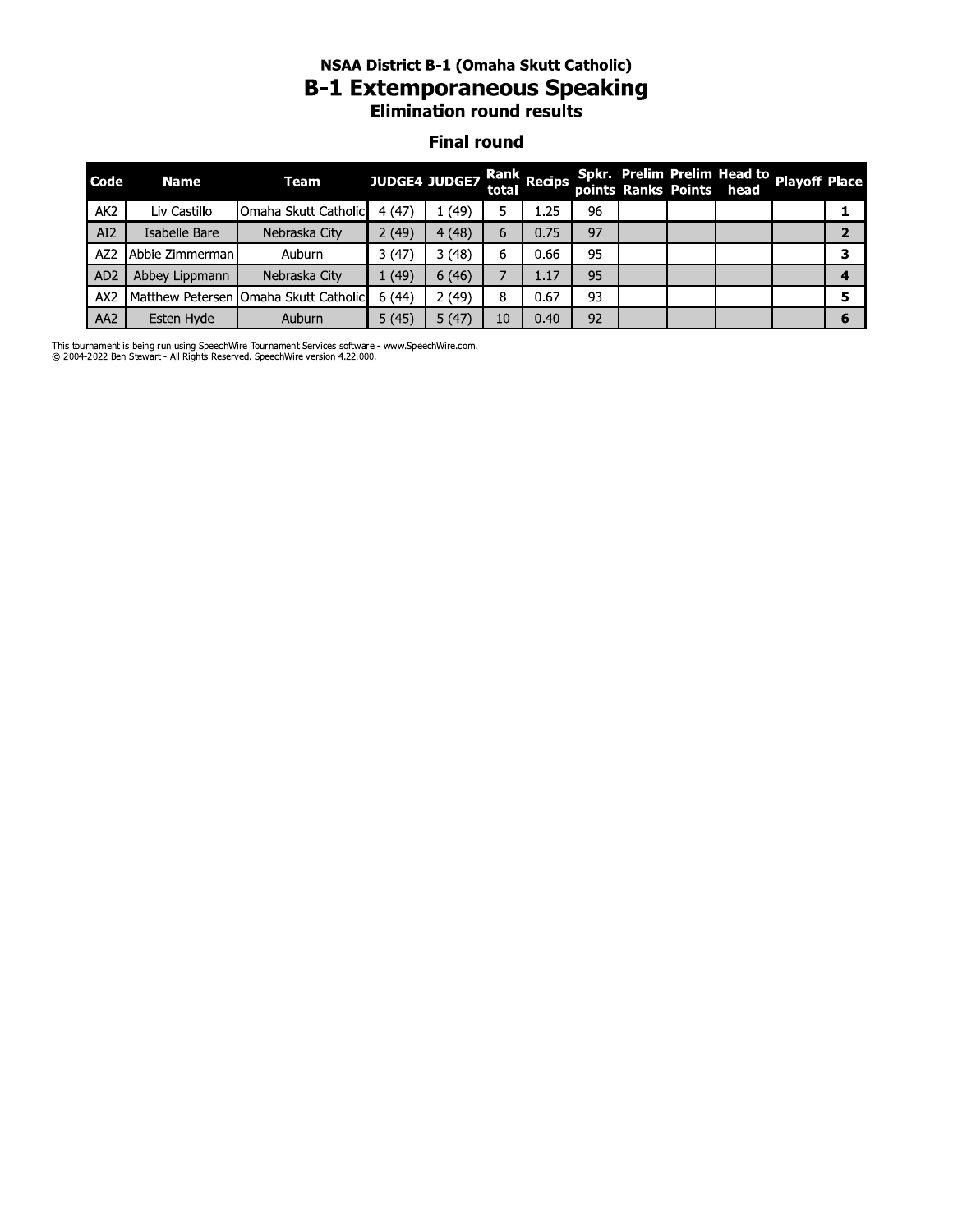# NSAA DISTrict B-1 (Omana Skutt Catholic) B-1 Informative Speaking<br>Elimination round results

#### **Final round**

|      |                    |                        |       | <b>Elimination round results</b> |       |             |    |                     |    |                                                   |                |
|------|--------------------|------------------------|-------|----------------------------------|-------|-------------|----|---------------------|----|---------------------------------------------------|----------------|
|      |                    |                        |       | <b>Final round</b>               |       |             |    |                     |    |                                                   |                |
| Code | <b>Name</b>        | Team                   |       | <b>JUDGE3 JUDGE10</b>            | total | Rank Recips |    | points Ranks Points |    | Spkr. Prelim Prelim Head to Playoff Place<br>head |                |
| AB1  | Natalie Swampillai | Omaha Duchesne Academy | 2(49) | 1(50)                            | 3     | 1.50        | 99 | 3                   | 98 |                                                   | 1              |
| AZ3  | Kate Jones         | Auburn                 | 1(50) | 4 (49)                           | 5.    | 1.25        | 99 | 3                   | 97 |                                                   | $\overline{2}$ |
| AK3  | Sam Schendt        | Omaha Skutt Catholic   | 3(49) | 2(50)                            | 5.    | 0.83        | 99 | 2                   | 97 |                                                   | 3              |
| AM1  | Samantha McKnight  | Plattsmouth            | 6(45) | 3(49)                            | 9     | 0.50        | 94 | 6                   | 93 |                                                   | 4              |
| AX3  | Blake Pflaum       | Omaha Skutt Catholic   | 4(48) | 5(47)                            | 9     | 0.45        | 95 | 5.                  | 93 |                                                   | 5.             |
| AI3  | Caleb Poggemeyer   | Nebraska City          | 5(46) | 6(46)                            | 11    | 0.37        | 92 | 5                   | 94 |                                                   | 6              |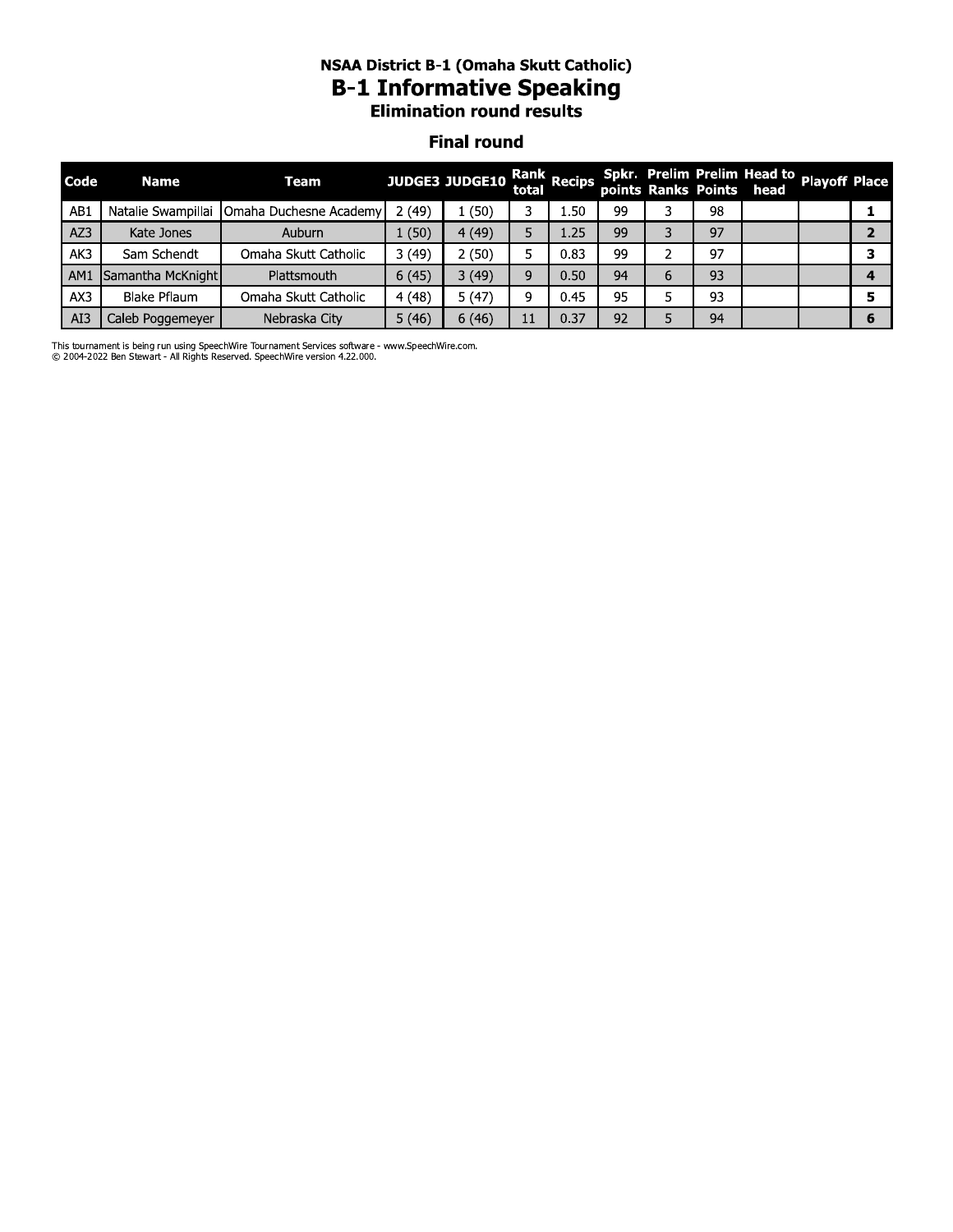#### NSAA District B-1 (Omaha Skutt Catholic) **B-1 Oral Interpretation of Drama Elimination round results**

#### **Final round**

| Code            | <b>Name</b>                                                                               | <b>Team</b>                |       | <b>JUDGE6 JUDGE10</b> | total          | Rank<br>Recips |    | <b>Spkr. Prelim Prelim</b><br>points Ranks Points | Head<br>to<br>head | <b>Playoff Place</b> |   |
|-----------------|-------------------------------------------------------------------------------------------|----------------------------|-------|-----------------------|----------------|----------------|----|---------------------------------------------------|--------------------|----------------------|---|
| AX9             | Anna Wagner, Madelyn Wiswell, Alyssa<br>Barsoom, Ryan Wolfe and Alex Rice                 | Omaha<br>Skutt<br>Catholic | 1(50) | 1(49)                 | $\overline{2}$ | 2.00           | 99 |                                                   |                    |                      |   |
| AZ9             | Taryn Cowley, Brandon Wright, Ethan<br>Steele, Paige Aue and Lucy Hayes                   | <b>Auburn</b>              | 3(44) | 2(48)                 | 5              | 0.83           | 92 |                                                   |                    |                      |   |
| AA9             | Jemma Crosier, Gatlin Gerking, Megan<br>Dedic, Olivia Block and Cuyler Aue                | Auburn                     | 2(47) | 6(46)                 | 8              | 0.67           | 93 |                                                   |                    |                      | 3 |
| AK9             | Noah Boyd, Blake Pflaum, Aiden<br>Trumm, Sam Schendt and Dylan Toth                       | Omaha<br>Skutt<br>Catholic | 5(42) | 3(47)                 | 8              | 0.53           | 89 |                                                   |                    |                      | 4 |
| AI9             | Caleb Poggemeyer, Dalton Cooper, Kelly<br>Gonzalez, Kiera Rakowski and Gabriel<br>Collins | Nebraska<br>City           | 4(43) | 5(47)                 | 9              | 0.45           | 90 |                                                   |                    |                      | 5 |
| AD <sub>8</sub> | Blayne Rumery, Marcus Bartman, Dallas<br>Mueller-Pry, Ethan Graves and Breyden<br>Durand  | Nebraska<br>City           | 7(40) | 4(47)                 | 11             | 0.39           | 87 |                                                   |                    |                      | 6 |
| AE6             | Caleb Zimmerman, Angel Romesser,<br>Sophia Nelson and Gunner Lippold                      | Falls City                 | 6(40) | 7(44)                 | 13             | 0.31           | 84 |                                                   |                    |                      | 7 |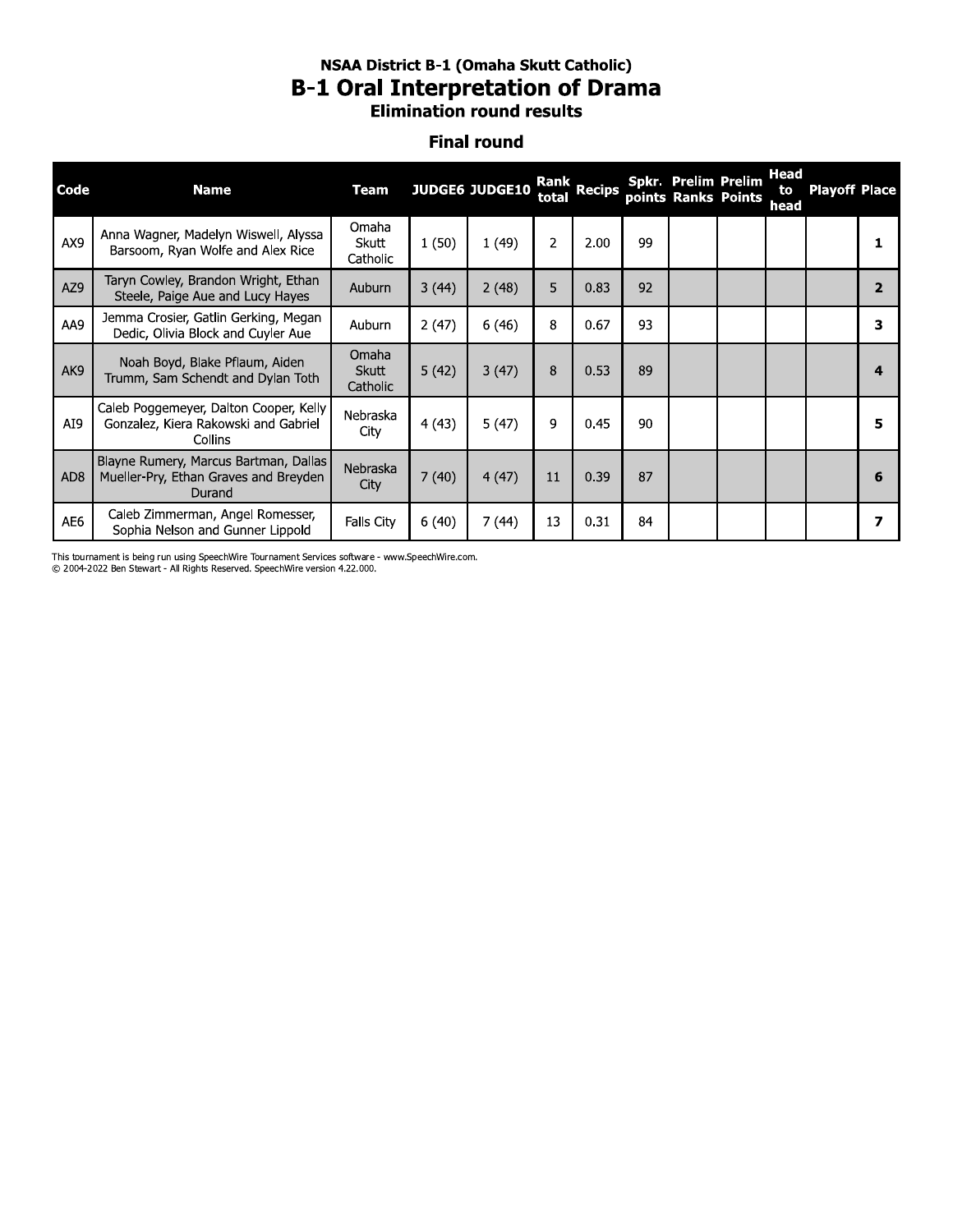# NSAA DISTrict B-1 (Omana Skutt Catholic) B-1 Oral Interpretation or Humorous Prose<br>Elimination round results

#### **Final round**

|                 |                    | <b>B-1 Oral Interpretation of Humorous Prose</b> | <b>NSAA District B-1 (Omaha Skutt Catholic)</b><br><b>Elimination round results</b> |       |                |                      |     |   |    |                                                         |                      |                |  |  |  |
|-----------------|--------------------|--------------------------------------------------|-------------------------------------------------------------------------------------|-------|----------------|----------------------|-----|---|----|---------------------------------------------------------|----------------------|----------------|--|--|--|
|                 | <b>Final round</b> |                                                  |                                                                                     |       |                |                      |     |   |    |                                                         |                      |                |  |  |  |
| Code            | <b>Name</b>        | Team                                             | JUDGE10 JUDGE5                                                                      |       |                | Rank<br>total Recips |     |   |    | Spkr. Prelim Prelim Head to<br>points Ranks Points head | <b>Playoff Place</b> |                |  |  |  |
| AK4             | Madelyn Wiswell    | Omaha Skutt Catholic                             | 1(50)                                                                               | 1(50) | $\overline{2}$ | 2.00                 | 100 | 2 | 99 |                                                         |                      | 1              |  |  |  |
| AX4             | Anna Wagner        | Omaha Skutt Catholic                             | 2(50)                                                                               | 2(49) | 4              | 1.00                 | 99  | 3 | 99 |                                                         |                      | $\overline{2}$ |  |  |  |
| AB <sub>2</sub> |                    | Natalie Swampillai Omaha Duchesne Academy        | 3(49)                                                                               | 3(49) | 6              | 0.66                 | 98  | 5 | 94 |                                                         |                      | 3              |  |  |  |
| AI4             | Isabelle Bare      | Nebraska City                                    | 4(49)                                                                               | 4(47) | 8              | 0.50                 | 96  | 5 | 95 |                                                         |                      | 4              |  |  |  |
| AD4             | Jaden Leasure      | Nebraska City                                    | 5(48)                                                                               | 5(46) | 10             | 0.40                 | 94  | 6 | 93 |                                                         |                      | 5              |  |  |  |
| AA4             | Lily Becker        | Auburn                                           | 6(47)                                                                               | 6(45) | 12             | 0.34                 | 92  | 4 | 95 |                                                         |                      | 6              |  |  |  |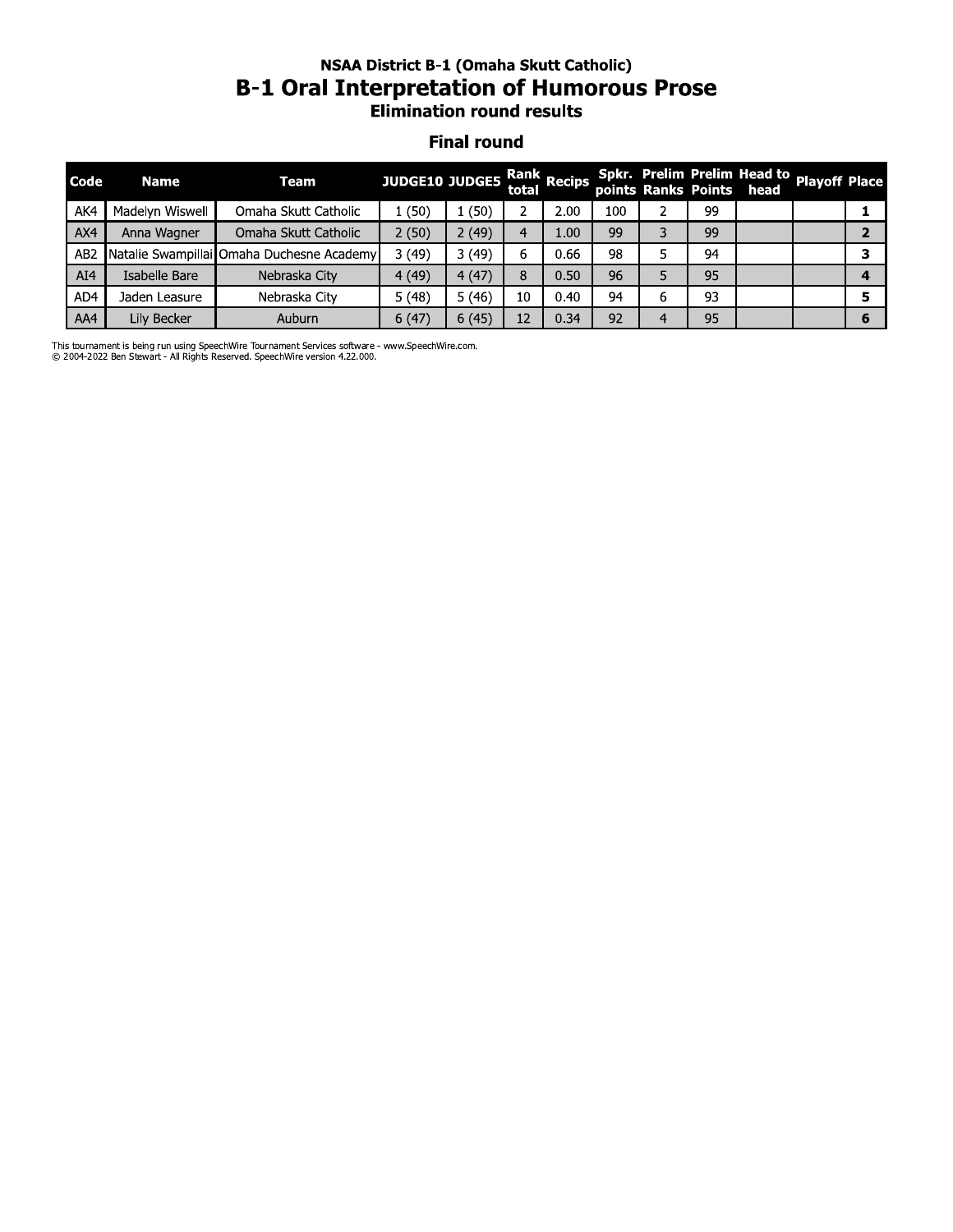# NSAA DISTrict B-1 (Omana Skutt Catholic) B-1 Oral Interpretation of Poetry<br>Elimination round results

#### **Final round**

| Code | <b>Name</b>         | Team                                   |       | <b>JUDGE1 JUDGE6</b> | total | Rank Recips |    | points Ranks Points |    | Spkr. Prelim Prelim Head to playoff Place<br>head |                |
|------|---------------------|----------------------------------------|-------|----------------------|-------|-------------|----|---------------------|----|---------------------------------------------------|----------------|
| AK5  |                     | Alexandra Zaleski Omaha Skutt Catholic | 1(50) | 1(49)                | 2     | 2.00        | 99 | 2                   | 99 |                                                   | 1              |
| AX5  | Max Veasman         | <b>IOmaha Skutt Catholic</b>           | 3(48) | 2(48)                | 5     | 0.83        | 96 | 5                   | 96 |                                                   | $\overline{2}$ |
| AZ5  | Paige Aue           | Auburn                                 | 2(49) | 3(45)                | 5.    | 0.83        | 94 | 4                   | 97 |                                                   | 3              |
| AR1  | Kaitlin Musch       | Platteview                             | 4(46) | 4(45)                | 8     | 0.50        | 91 | 2                   | 99 |                                                   | 4              |
| AA5  | Olivia Block        | Auburn                                 | 5(45) | 5(44)                | 10    | 0.40        | 89 | 5                   | 94 |                                                   | 5              |
| AE3  | <b>Grace Morris</b> | <b>Falls City</b>                      | 6(45) | 6(40)                | 12    | 0.34        | 85 | 6                   | 92 |                                                   | 6              |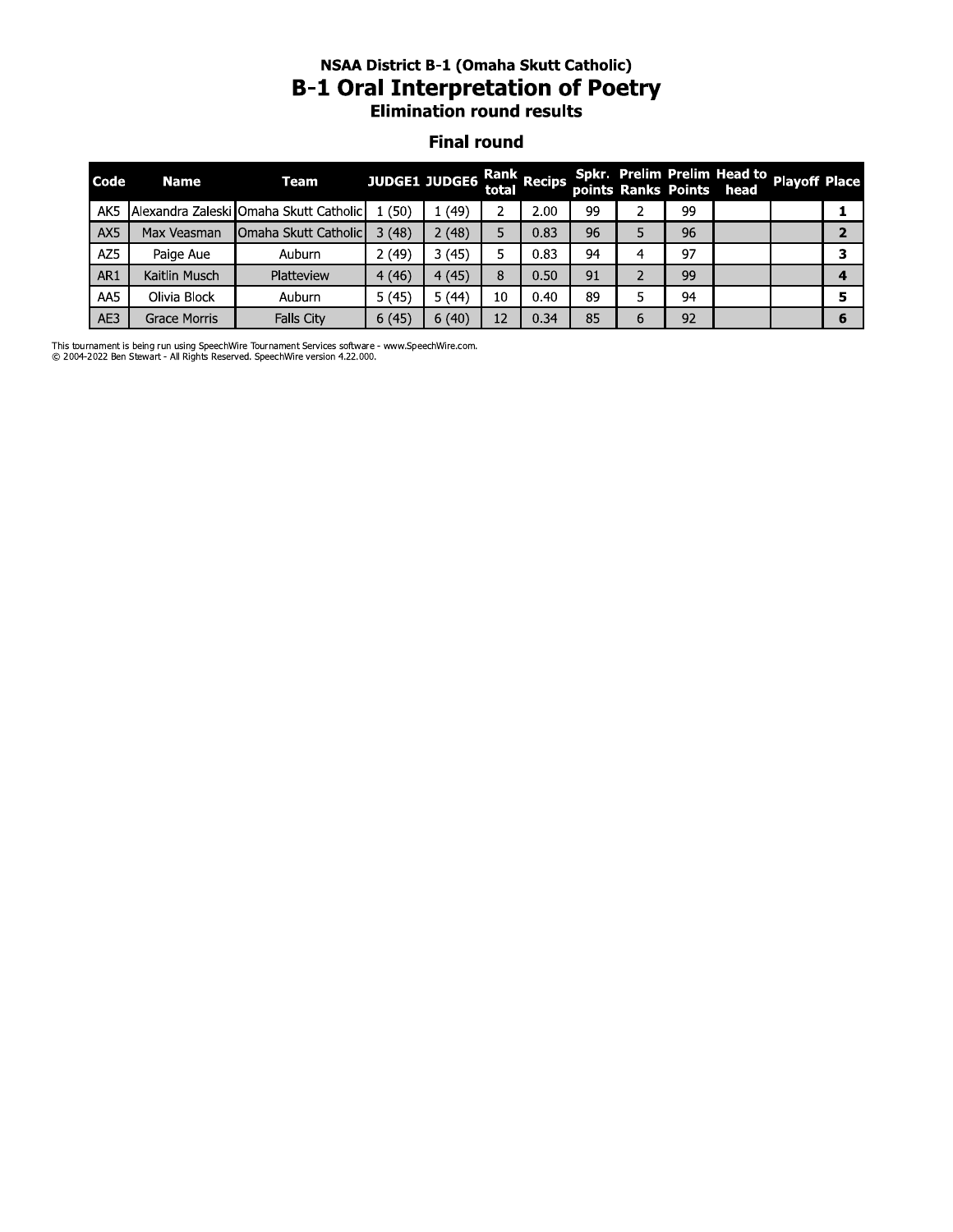# **NSAA District B-1 (Omaha Skutt Catholic) B-1 Oral Interpretation of Serious Prose**<br>Elimination round results

#### **Final round**

| Code            | <b>Name</b>         | Team                                   |       | JUDGE4 JUDGE6 Rank Recips Spkr. Prelim Prelim Head to playoff Place<br>points Ranks Points head |    |      |     |    |  |   |
|-----------------|---------------------|----------------------------------------|-------|-------------------------------------------------------------------------------------------------|----|------|-----|----|--|---|
| AK <sub>6</sub> |                     | Alexandra Zaleski Omaha Skutt Catholic | (50)  | (50)                                                                                            |    | 2.00 | 100 | 99 |  |   |
| AX6             |                     | Alyssa Barsoom   Omaha Skutt Catholic  | 3(49) | 2(47)                                                                                           |    | 0.83 | 96  | 95 |  |   |
| AZ6             | Megan Dedic         | Auburn                                 | 2(50) | 3(45)                                                                                           | 5  | 0.83 | 95  | 95 |  |   |
| AQ1             | Gunner Lippold      | Falls City                             | 4(46) | 4(44)                                                                                           | 8  | 0.50 | 90  | 91 |  |   |
| AR <sub>2</sub> | Atticus Heneger     | Platteview                             | 6(45) | 5(43)                                                                                           | 11 | 0.37 | 88  | 97 |  |   |
| AA6             | <b>Tarvn Cowley</b> | Auburn                                 | 5(45) | 6(42)                                                                                           | 11 | 0.37 | 87  | 91 |  | 6 |